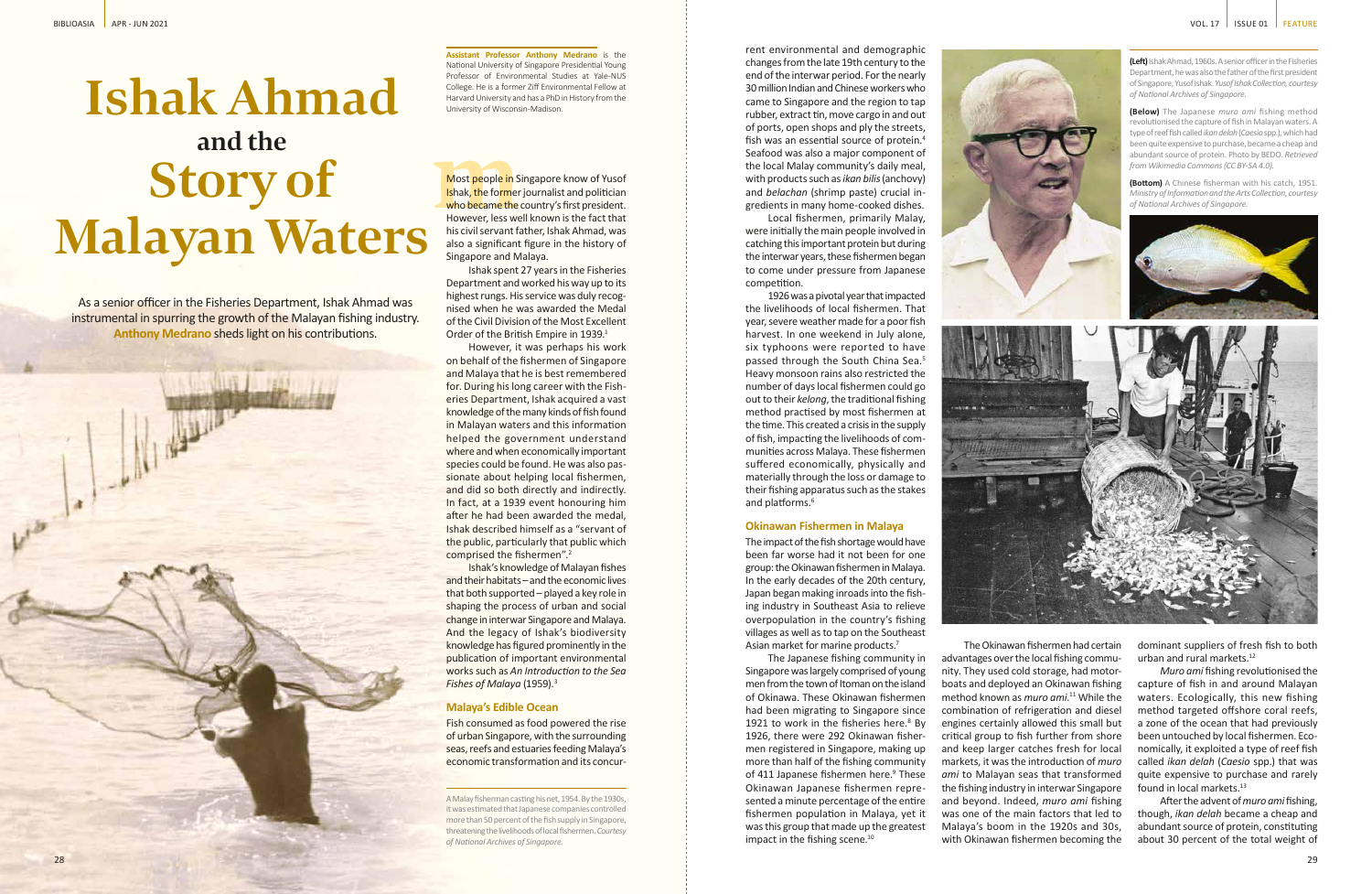fish sold in Singapore in 1928.14 By the late 1930s, this share accounted for more than 50 percent.<sup>15</sup>

Japanese fishing companies began contributing to the supply of fish in Malaya. By the 1930s, for example, it was estimated that Japanese companies controlled more than 50 percent of Singapore's fish supply.16 On seeing how these Okinawan fishermen and their operations upended the livelihoods of local fishermen, Ishak saw an opportunity to help them.

#### **From Kuala Trong to Singapore**

Born in 1887 in Kuala Trong, Perak, a mangrove-rich estuarine village north of Kuala Lumpur and about 15 km from the Chinese mining town of Taiping, Ishak entered the colonial government service as a Malay Clerk in the District Office in Taiping in 1906 before joining the Fisheries Department in 1914.17

Growing up by a river in Kuala Trong, Ishak became deeply anchored in a world of fish and water. He understood the ways in which this estuarine ecology supported the economic life of Malays, from providing food to facilitating trade. Similarly, he likely witnessed how upstream changes affected Kuala Trong's fish supply and impacted the communities that depended on the river's aquatic life for food and commerce.

As early as the 1890s, Malaya's rubber boom was transforming Perak. Among other things, this commodity expanded the reach of colonial development. New roads were built, new rail tracks were laid, forests were cleared and migrants were recruited to work on newly planted rubber estates. At the same time, Perak's tin industry was on the rise but so was the runoff that flowed from the mines around Larung and Matang downstream into the waters near Kuala Trong.<sup>18</sup> Ishak came to see how fish was not only the heartbeat of Malay life – because they were free to catch and abundant – but also how their availability could change and, in the process, jeopardise the livelihoods of residents in places such as Kuala Trong.

trolled the distribution of fish through a network of stalls, buyers and vendors, it was Eifuku and other Japanese companies that provided the majority of the fresh fish in Singapore. In addition, a combination of lorries and rails linked Okinawan-caught fish (packed on Japanese-made ice) to the rubber plantations, Malay markets, and the tin and iron mines of interior Malaya.<sup>21</sup>

The combination of scale, mobility, capital and technology enabled Eifuku's cartel, and other Japanese companies like his, to dominate the late interwar supply of fish in Singapore and Malaya. This squeezed out the local fishing communities, who were unable to compete with the Okinawan fishermen in terms of freshness, quantity and price. Losing out to the Japanese was a huge blow as it affected their livelihoods.<sup>22</sup>

In 1923, Ishak and his young family moved from Perak to Singapore, where he was appointed as a Senior Fishery Officer with the Fisheries Department. This relocation would prove transformative, both in terms of Ishak's career and his political work. It also meant new opportunities for his children. For Ishak, however, the question of Singapore's fish supply loomed large because it was increasingly unclear how local fishermen were to figure within Malaya's rapidly changing protein economy.

Partly in response to the plight of these fishermen and their dislocation within Singapore and Malaya's changing fishing economy, Ishak decided to become politically involved. After moving to Singapore in 1923, he became a founding member of the Kesatuan Melayu Singapura (KMS; Singapore Malay Union), the colony's first Malay political association and established in 1926.<sup>23</sup>

Interwar Singapore was a city on the move, a city on the rise. But at the heart of these urban and demographic changes was an island society wholly dependent on the mass provision of fish. In 1900, Singapore's population was 228,000. By 1940, this figure had grown to 680,000, making Singapore the second largest city in terms of population in Southeast Asia, behind Bangkok. Critical to feeding the hungry city were the Japanese fishermen, more specifically the Okinawans, who controlled Malaya's supply of fresh sea fish. The head of this expatriate fishing community was Tora Eifuku, a scientist who had arrived in Singapore in 1914 as part of a Japanese fisheries expedition that sought not only to survey the food potential of Malayan waters, but also to establish Japanese fishing companies in the colonial port city.

The survey itself was completed two years later (1916), and while the government team returned to Japan, Eifuku remained in Singapore to launch his own fishing company. By 1926, he was operating a transregional network of *muro ami* fleets, ice factories and refrigeration plants.19

Comprised largely of Okinawan fisherman, Eifuku's operations Taichong Kongsi was the largest fishing company registered in interwar Singapore at the time.20 While Chinese fishmongers con-

cial to fitting the species within the local food supply and marketing it on land.<sup>31</sup> In this way, Ishak's scientific work had real economic implications for both the *S.T. Tongkol* and Singapore's Clyde Terrace Market on Beach Road, the expedition's main distribution point for its caught fish. From this central market, city officers operated a year-round public auction. Buyers included stallholders from Clyde Terrace and other local fish markets, contractors supplying ocean liners and cargo ships, and Singapore's first supermarket, Cold Storage.<sup>32</sup>

KMS was led by Mohamed Eunos bin Abdullah, a one-time harbourmaster and postmaster who became the organisa-

Fishermen working on a *kelong*, 1951. A *kelong* is an offshore platform built mainly of wood and driven into the sea bed using wooden piles. Local fishermen use *kelong* to fish. Bigger ones may also function as dwellings for their families. *Ministry of Information and the Arts Collection, courtesy of National Archives of Singapore.*





Crew of the *S.T. Tongkol.* Ishak Ahmad (in white top and black hat) is standing second from the right. The coal-powered steamer was used to search and identify suitable fishing grounds in the first survey expedition conducted by the Fisheries Department in 1926. *Accessed at the National Archives of Malaysia.*

tion's first president as well as the founding editor of *Utusan Melayu*, Singapore's first daily Malay-language newspaper. The association sought to advance the interests of the local Malay community.24 For Ishak, KMS was an important platform. It enabled him to communicate his concerns about the uncertain future of local fishermen as well as why their livelihood was at stake.

### **Knowing Malayan Waters**

Ishak's knowledge of Malayan seas and the promise these waters held for the economic life of Malaya was especially deepened through his work with the Fisheries Department in the 1920s and 30s. During this period, Ishak conducted biological surveys off Pulau Tioman, tuna experiments in Terengganu and *kelong* inspections around Pulau Ketam, off the coast of Selangor, among other activities. In Singapore, he participated in a Malaylanguage radio programme that championed Malaya's edible ocean.25

In 1926, Ishak played an important role in the first survey expedition conducted by the Fisheries Department to explore, map and index the economic fauna of Malayan waters.<sup>26</sup> At the centre of these scientific investigations was the



*S.T. Tongkol*, a coal-powered steamer built to search and identify suitable fishing grounds and to test the use of European trawls.

Ishak served a vital scientific as well as economic role in the expedition.<sup>27</sup> As the only Malay member, the combination of his linguistic skills (he also spoke Hokkien and Teochew), cultural expertise and knowledge allowed him to translate (or approximate) the species of fish caught in vernacular terms. While other members of the *S.T. Tongkol* were concerned with technical and technological matters, such as the efficacy of European trawls in Malayan seas, Ishak was the expedition's official taxonomiser.

His focus was on "making sense" of the ocean's marine products in ways that rendered them familiar to Malay and non-Malay speakers alike.28 As a result, Ishak produced the Malay names of more than 75 fish species.<sup>29</sup> In doing so, he brought a vernacular sensibility that only a local could achieve in the creation of modern taxonomic records. In the case of the Jewfish (a class of groupers), for instance, he identified three types commonly known to Malays: *Gelama tikus*, *Gelama panjang* and *Gelama pisang*. 30

Knowing a fish's name in Malay (and whether it was poisonous or not) was cru-

Through the public auction, boxes of edible fish – weighed and identified by their Malay names – were sold and distributed throughout Malaya. On average, 17 tons of fish were sold per day at Singapore's various fish markets. From late May to late December in 1926, the *S.T. Tongkol* landed almost 200,000 pounds of food fish, netting – through the public auction system – a tidy sum of nearly \$30,000.<sup>33</sup> Ishak's Malay names for the various types of fish – rather than their English approximations such as smelt, herring, perch, sole or grunter – facilitated the marketing and dispensing of the fish supply caught by the *S.T. Tongkol*.